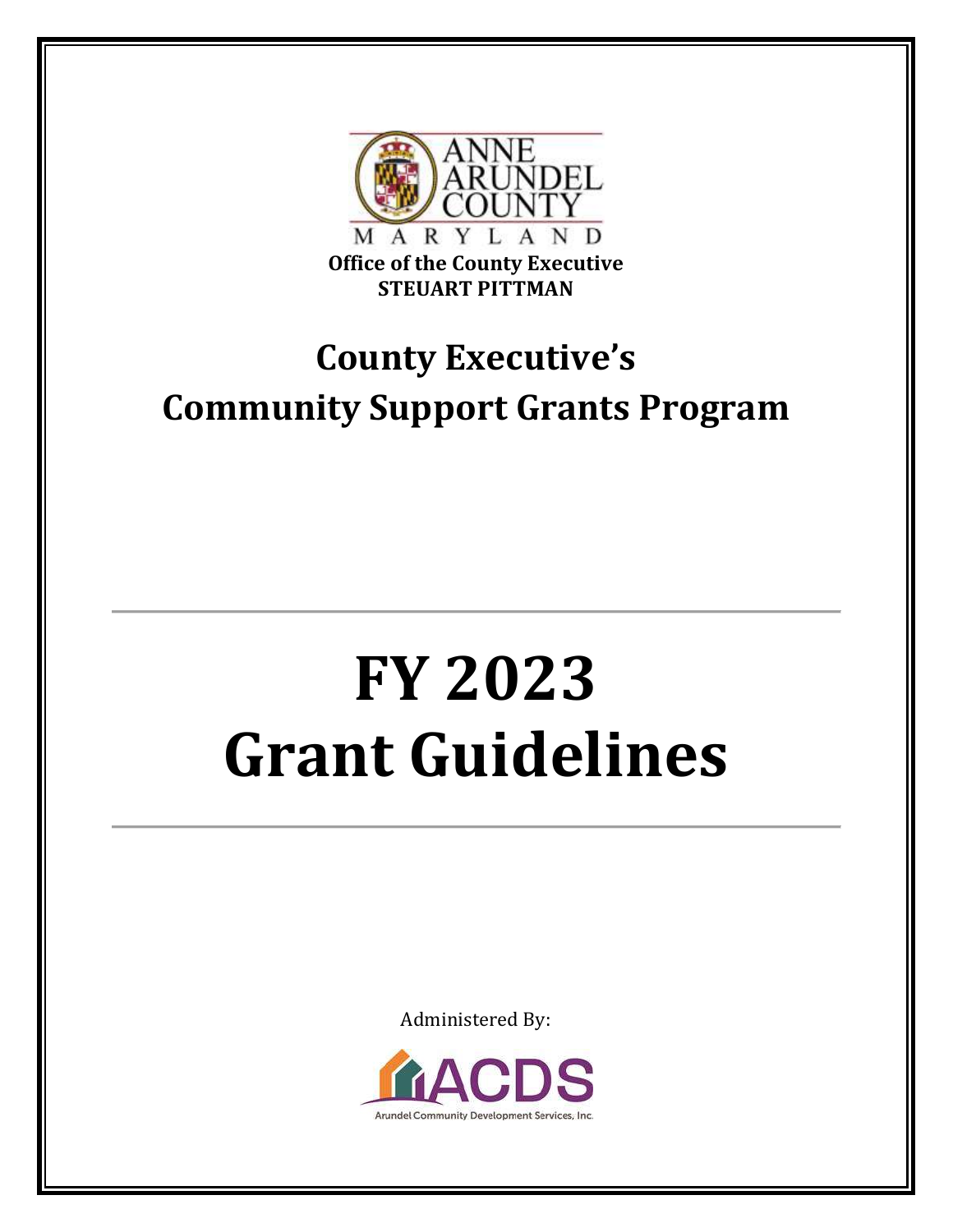



#### **COUNTY EXECUTIVE'S OFFICE**

#### **FY 2023 COMMUNITY SUPPORT GRANT APPLICATION GUIDELINES & INSTRUCTIONS**

*The County Executive's Office is pleased to offer Community Support Grants to eligible nonprofit organizations. Funding is available for the period July 1, 2022 to June 30, 2023 and is contingent on approval of the FY 2023 budget.* 

Please read all instructions before beginning the application.

#### I. Community Support Grant Application Deadline and Submission Instructions

#### **Application Available: January 11, 2022**

#### **Application Deadline: February 21, 2022, 4 p.m.**

All applications should be completed online through Arundel Community Development Services' (ACDS) Neighborly Portal. If you have not already done so, please click **HERE** to create an account. A quick guide for getting set up in Neighborly is available on the login page. If you are unable to access our online portal or have technical difficulties, please contact David Sims, ACDS Community Grants Manager, at [dsims@acdsinc.org.](mailto:dsims@acdsinc.org)

A training is scheduled for potential applicants on January 18, 2022 at 10:00 a.m. via Zoom. Please RSVP to Laura Shaffer, Grants Associate, at [lshaffer@acdsinc.org](mailto:lshaffer@acdsinc.org) and details will be provided. The training will be recorded and available on the CSG Program webpage for anyone who is unable to attend.

The application with supporting documents must be SUBMITTED **in the Neighborly portal** no later than 4:00 p.m. on February 21, 2022.

#### II. Types of Grants

This year, due to the availability of federal COVID-19 response funding, we anticipate having two funding sources for competitive applications received through this request for proposals - (1) American Rescue Plan (ARP) funds and (2) County General funds. Projects funded through ARP must either respond directly to a COVID-19 safety net need in the community and/or sustain the capacity of a nonprofit for which revenues have been severely and negatively impacted due to COVID-19. In addition to ARP funds, we anticipate \$600K to \$700K will be available in County General funds, which are not subject to the COVID-19 restrictions above.

*Applications should be for no less than \$10,000, and awards typically range from \$10,000 to \$75,000.*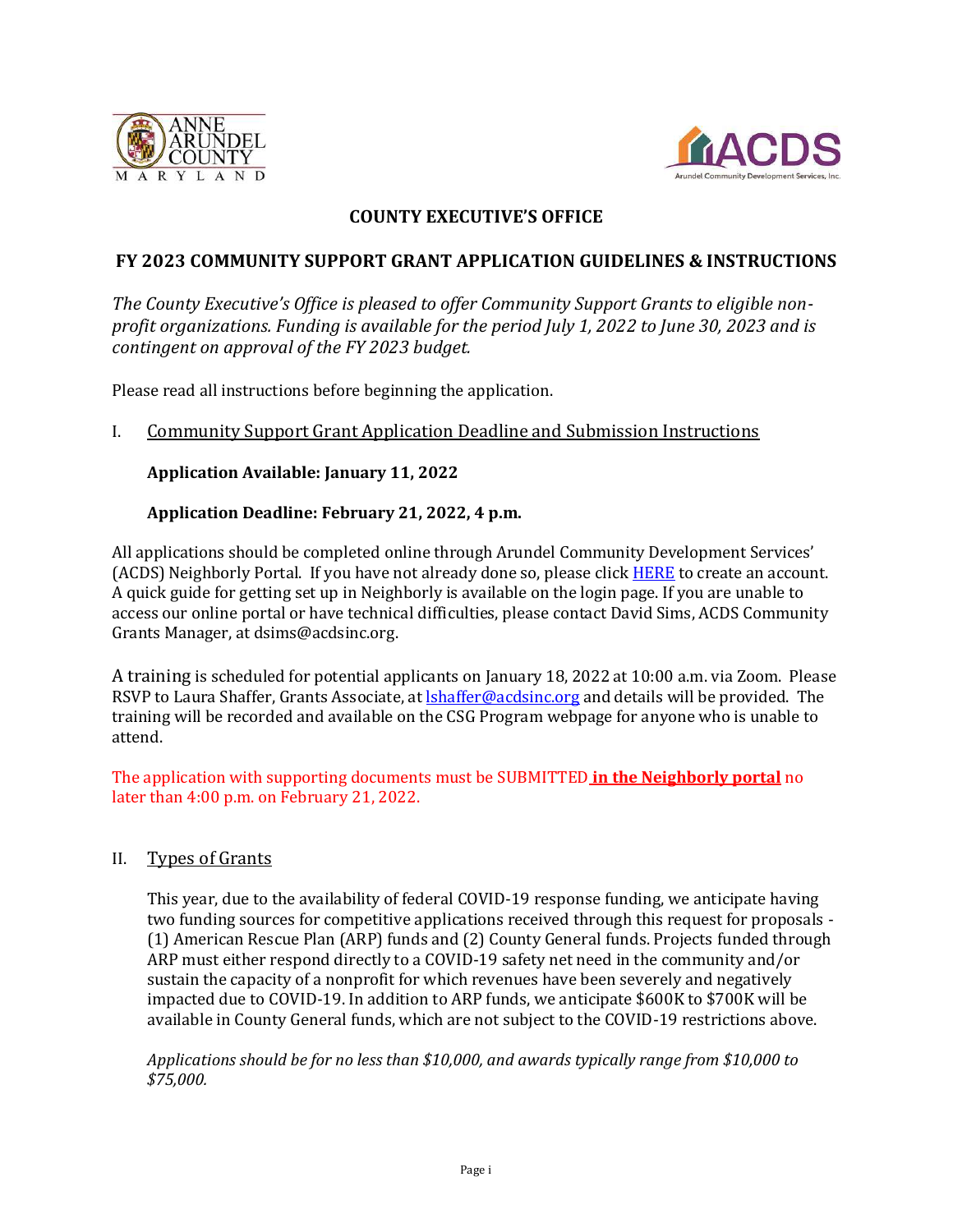#### *The following types of projects/programs are encouraged:*

**Operating Costs** that allow non-profit organizations to increase their impact and operate more efficiently and effectively to improve and enrich the lives of Anne Arundel County residents and communities. Operating costs include staff costs, consultant fees, occupancy costs, insurance, and program supplies

**One-time equipment purchases** (e.g. printers, computers, freezers) required for effective program delivery.

*Note: Collaborative Projects are preferred but not required for funding.*

III. County Executive's Priorities

The County Executive and review team will prioritize FY 2022 Community Support Grant proposals that:

A. respond directly to a COVID-19 safety net need in the community **and/or** sustain the capacity of a nonprofit for which revenues have been severely and negatively impacted due to COVID-19;

#### OR

- B. include support for programming and initiatives that focus on one of the following:
- $\Box$  Providing services to underserved populations in Anne Arundel County
- $\Box$  Addressing the health and well-being of communities
- $\Box$  Promoting equity and inclusion
- $\Box$  Eliminating the [Opportunity Gap](https://www.aacps.org/cms/lib/MD02215556/Centricity/Domain/1741/OpportunityGapReport2020-11-06.pdf) in Anne Arundel County
- C. Funding Cycle

July 1, 2022 to June 30, 2023

Funding is based on the availability of funds in the County's annual budget.

Note: These are competitive Grants. Submission of an application does not guarantee that funding will be awarded

D. Grant Criteria/Eligibility

ACDS will consider only organizations that:

 $\Box$  are non-profit, tax-exempt, as defined under section 501(c)(3) of the United States Internal Revenue Code;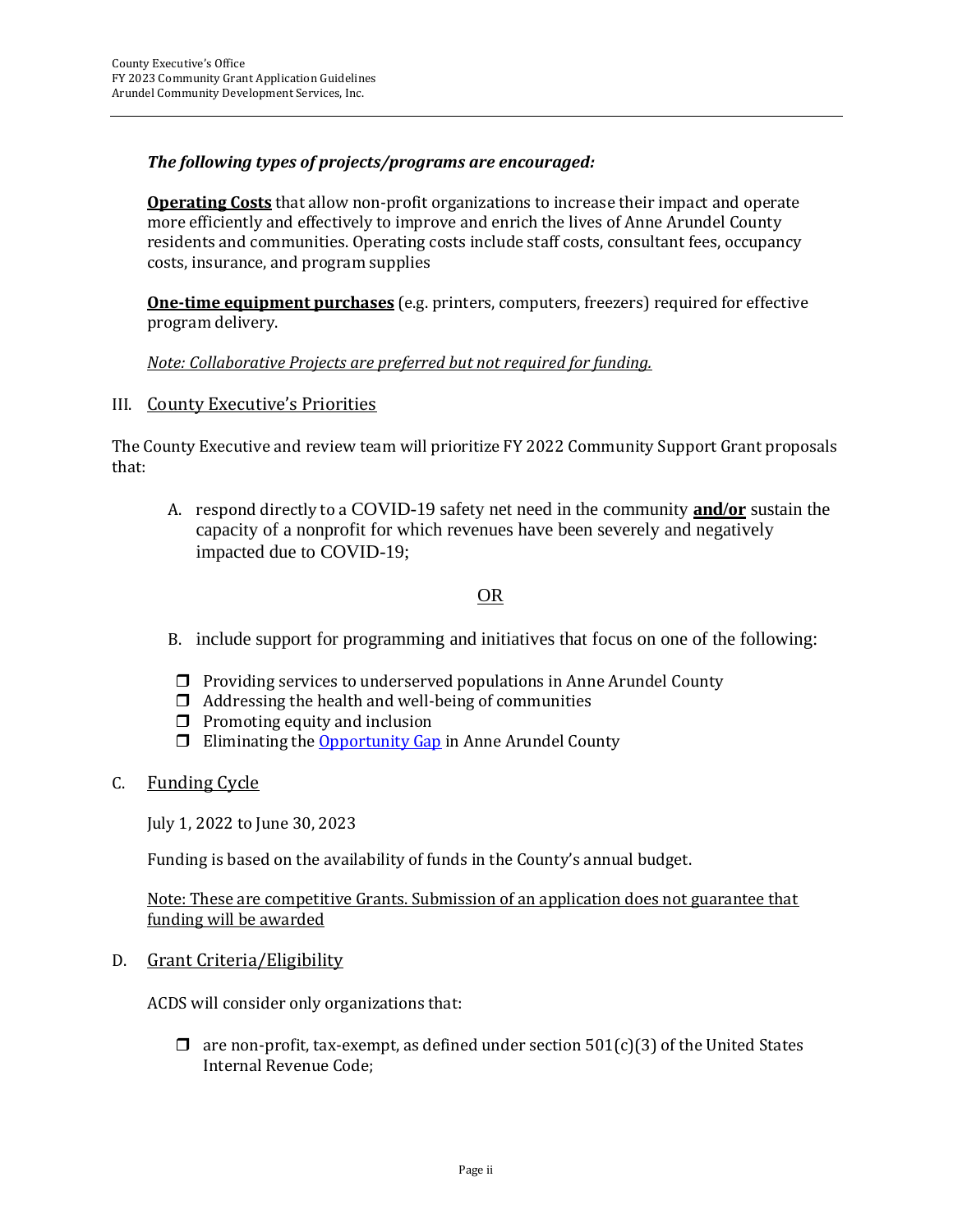- $\Box$  are in good standing with MD State Department of Assessment & Taxation (SDAT) instructions for obtaining a printout of your good standing status are attached as Exhibit II;
- $\Box$  provide a direct service to the residents of Anne Arundel County;
- $\Box$  have an established and active Board of Directors;
- $\Box$  have filed IRS Form 990 and/or audited financials in FY21;
- $\Box$  meet ACDS insurance requirements;
- $\Box$  are able to comply with all terms, conditions, and certifications of the required grant agreement.
- E. All applications submitted by faith-based organizations must adhere to the "Guidelines on Funding Faith-Based Organizations & Related Activities." Full text of these guidelines is attached to this application as Exhibit V.
- F. Grant Funding Amount

Non-capital grant applications should be for no less than \$10,000, and awards will typically range from \$10,000 to \$75,000.

Grant awards from previous fiscal years are available online at [https://www.aacounty.org/departments/county-executive/community-support](https://www.aacounty.org/departments/county-executive/community-support-grants/previous-grants/)[grants/previous-grants/](https://www.aacounty.org/departments/county-executive/community-support-grants/previous-grants/)

*Please note that grants were not awarded by the County Executive's Office from FY18 to FY20. All funds were awarded by County departments and are not reflected in this listing of awards.* 

G. Grant Review Process

Funding decisions are made based on, but not limited to, the following:

- $\Box$  Relevance to County Executive's priorities
- $\Box$  Demonstrated need for program / project
- $\Box$  Quality of proposed outcome measures
- $\Box$  Completeness and clarity of grant application form
- $\Box$  History of compliance on reporting requirements from previously funded programs/projects
- $\Box$  Organization's stability
- $\Box$  Demonstration of sound financial planning, management, and allocations of funds

Grant applications will be initially screened for basic eligibility and compliance by ACDS staff, then reviewed by a panel of County agency representatives.

The County Agency Panel will make final recommendations for each award and funding amount to the County Executive's Office.

Panel recommendations for grant awards will then be reviewed and final decisions made by the County Executive.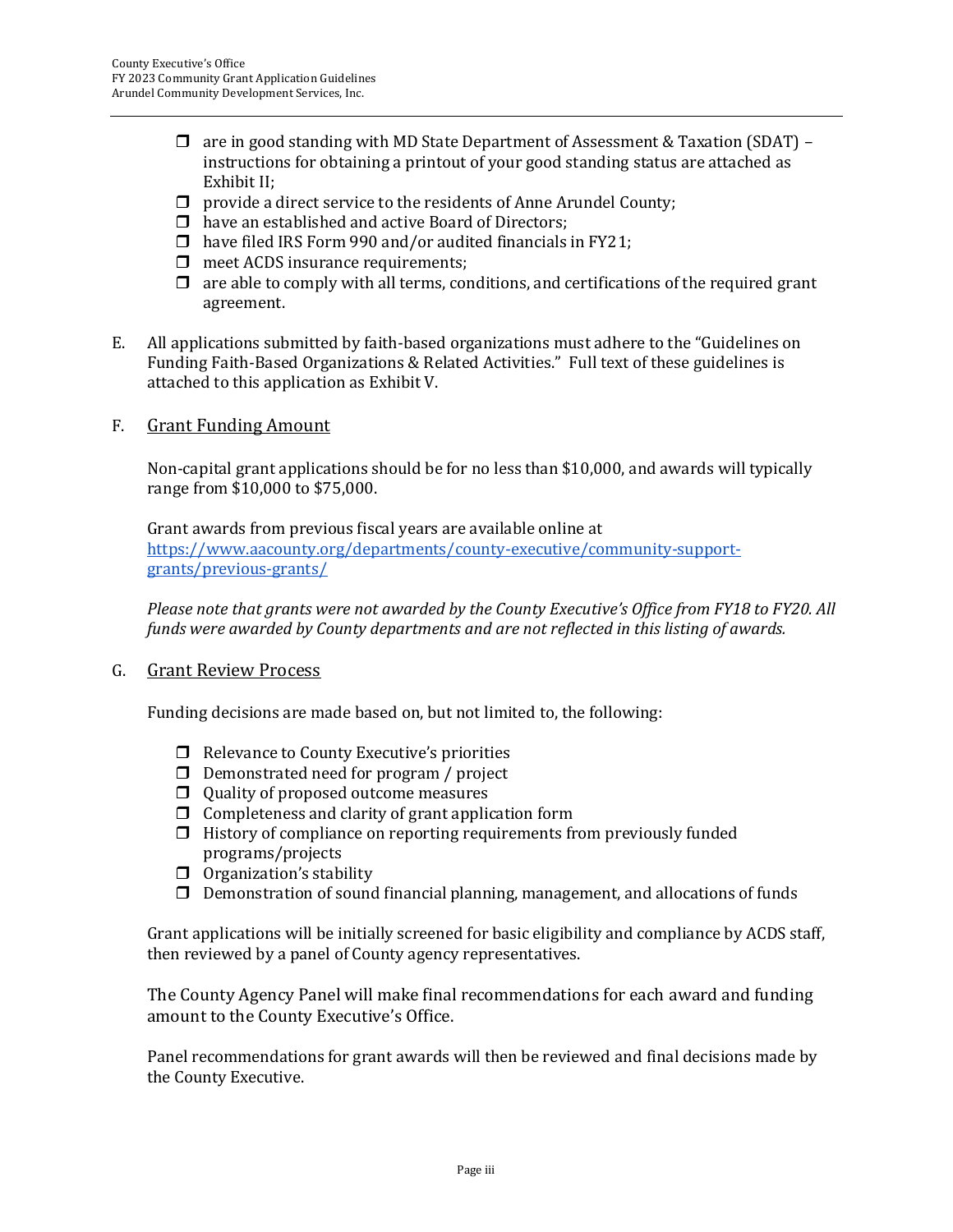#### H. Notification of Grant Award

Applicants will be notified of award in writing by July 1, 2022.

Applicants who are selected to receive a Community Support Grant will be required to enter into a grant agreement with Arundel Community Development Services, Inc. (ACDS), the agency under contract to administer the grants on behalf of the County. This grant agreement will define the organization's responsibilities and a payment schedule for the award received. Awardees may be required to attend an information session with ACDS staff. ACDS staff will contact the main contact person included in your application to begin processing the grant award and ensure the organization has submitted all required grant documents, including an Insurance Certificate naming ACDS as an additional insured and a board resolution or other organization document stating that the grant signatory is authorized to sign grant agreements on behalf of the organization.

*If your organization is awarded funds, do not begin incurring expenses until you have a fully executed written agreement with ACDS. ACDS is not liable for any expenses incurred before the grant agreement is signed by all parties. Additionally, grantees must follow an ACDS approved procurement process. Do not procure equipment or construction work you plan to fund with LDC funds prior to your award.*

#### I. Insurance Requirements

Proof of insurance is due after award notification and prior to the release of funds. Failure to maintain the required insurance coverage during the entire grant period shall be considered a material breach of the Grant Agreement.

All grants, regardless of the award amount, must adhere to the insurance guidelines outlined in Exhibit IV: Insurance Requirements for Awarded Organizations.

J. Grant Requirements

Once funds are awarded, grantees must:

- 1. follow ACDS invoicing procedures, including submittal of request for payments on organizational letterhead signed by an authorized representative with supporting back up material (timesheets, evidence of payment, invoices). Note: grant funds are disbursed on a reimbursement basis;
- 2. submit progress reports and a final report once the project/program is complete; and
- 3. schedule a monitoring visit with ACDS staff while the program/project is in progress or completed. As part of the monitoring process, the Grantee will be required to share an organization-wide financial statement or an audit conducted by an independent accountant or a financial statement prepared in a manner approved by ACDS staff.

If you would like to see a sample application or have any questions, please contact Laura Shaffer from ACDS at 410-222-3964 or [lshaffer@acdsinc.org.](mailto:lshaffer@acdsinc.org)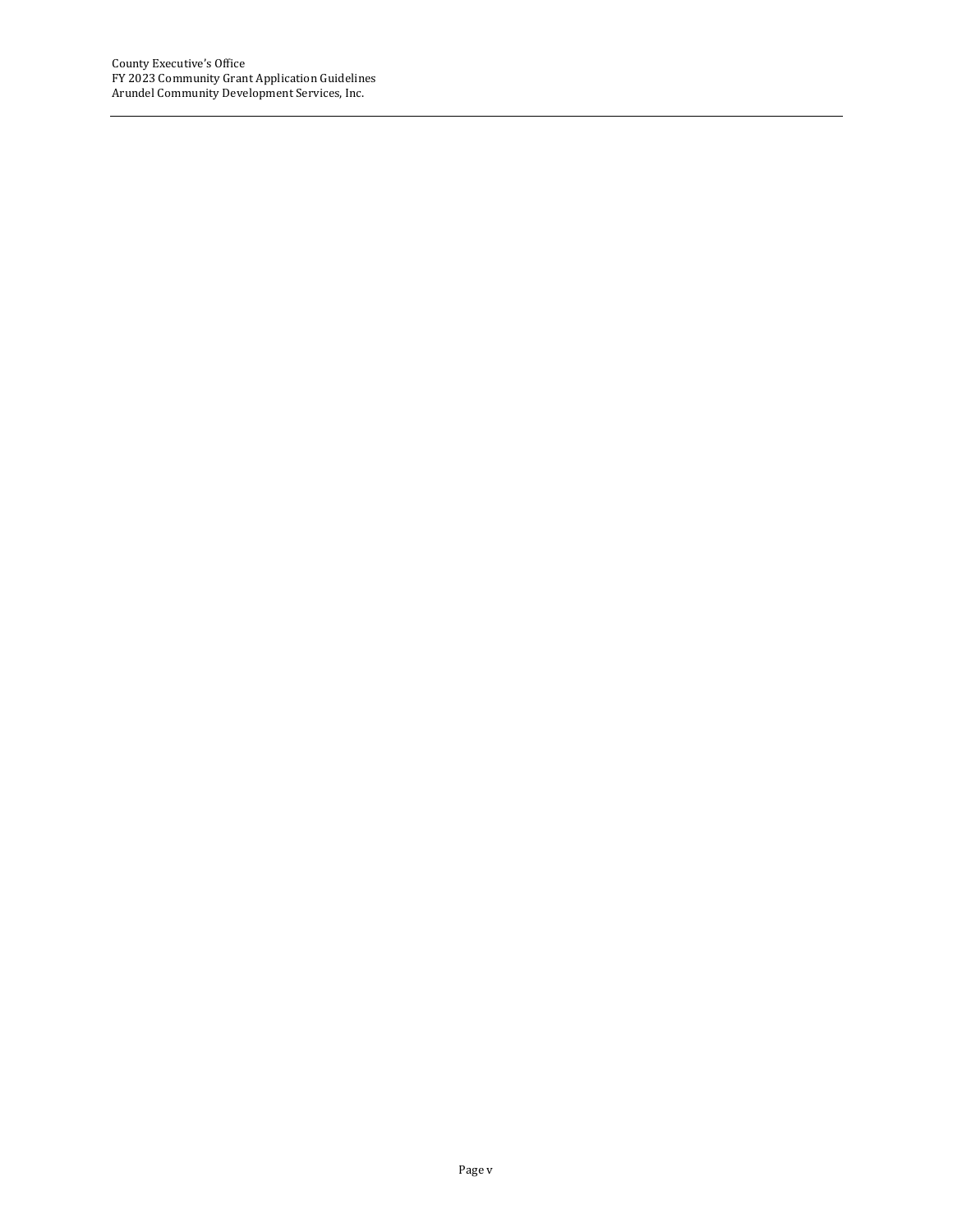#### **APPLICATION AND ATTACHMENT CHECKLIST**

In order for the application to be complete, all items under the Attachment Checklist must be included in the application submitted to ACDS.

 $\Box$  one (1) electronic copy to dsims@acdsinc.org with "FY 2021 Community Support Grant- [YOUR ORGANIZATION NAME]" in the subject line.

*Accompanying Documents to be attached with the original grant application:*

*Letter of Partnership.* Include one (1) Letter of Partnership validating the collaboration with original signature from a partnering organization, **if applicable.** (Attach as Attachment A)

*Letter of Support.* Include one (1) Letter of Support with signature from an agency, organization, community leaders and/or other entity demonstrating support and indicating there is a need for your program or project. *This is optional, but encouraged.* (Attach as Attachment B)

*FEDERAL tax-exempt IRS determination Letter -* Copy of most recent IRS determination letter under Section (501(c)(3) indicating evidence of tax-exempt status, if applicable. If organization is not a 501c3, please include your 1120 or 990 tax return. (Attach as Attachment C)

*Good Standing Status –* Include most recent copy of the organization's general entity information showing that it is currently in good standing with the State Department of Assessment &Taxation (SDAT). Be advised that if the organization/entity is listed as « forfeited » or not in good standing with SDAT, it cannot enter into a contract with the County until the forfeiture or lack of good standing is resolved. Refer to *Obtaining a Printout of Good Standing* instructions (Exhibit II). (Attach as Attachment D).

*Articles of Incorporation* – Include copy of Articles of Incorporation. If your organization's name has been officially changed by an amendment to your organizing instruments, you should also attach a conformed copy of the *Articles of Amendment* to your application. (Attach as Attachment E)

*Organization's By-Laws.* Include a copy. (Attach as Attachment F)

*Organization's Mission Statement.* Include the Mission Statement. (Attach as Attachment G)

**[Board of Directors/Trustees](http://www.cfcga.org/document.doc?id=936) List** – Include names and terms of office. (Attach as Attachment H)

*Financial Statements* – Include **previous year** [Financial Audit Report](http://www.cfcga.org/document.doc?id=919) or federal tax returns. If your organization has both, please submit the Financial Audit Report. (Attach as Attachment I)

*Job Description –* If you are requesting County funds for a staff position, include a Job Description for each position you are requesting support. (Attach as Attachment J)

*Conflict of Interest Policy*- Include a copy *of your organization's* written Conflict of Interest policy and procedures. (Attachment K)

*Form-W9*- Signed Request for Taxpayer-Identification Number & Certification. Complete attached Form. (Attach Attachment L) See Appendix, Exhibit III for an example.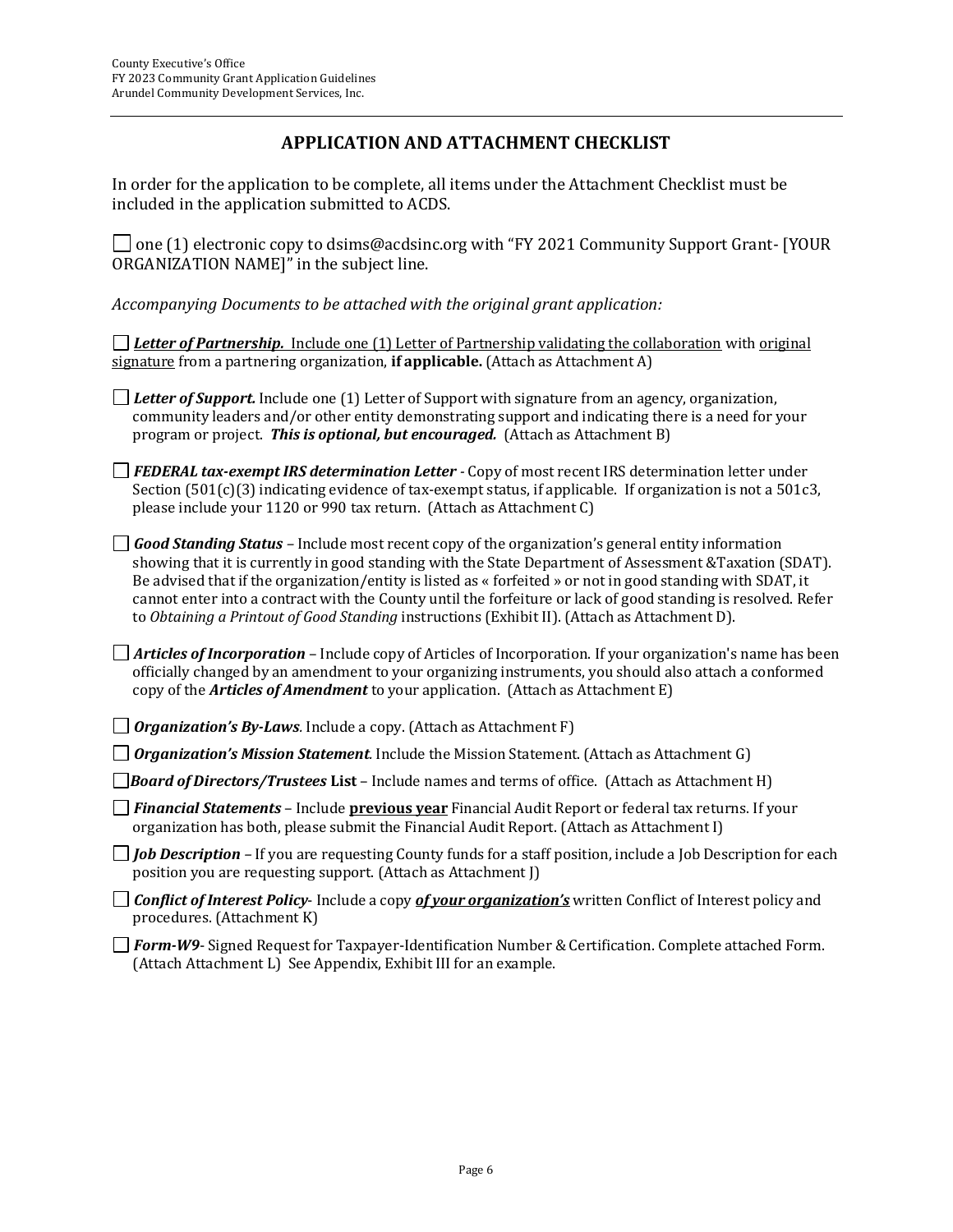# **EXHIBIT I**

## **Disclosure Protection**

Grantee shall adopt and maintain any and all policies and procedures necessary to provide its employees with Disclosure Protection consistent with § 6-2-107 of the Anne Arundel Code. Below are guidelines to use when preparing policies.

- (a) **Definition**. In this section, a "personnel action" means an act, a refusal to act or an omission by an appointing authority which has a significant adverse impact on the employee or a change in the employee's responsibilities which is inconsistent with the employee's grade and salary.
- (b) **Action by appointing authority**. Unless a disclosure is specifically prohibited by law, an employee may not be subject to a personnel action by an appointing authority as a reprisal for seeking any remedy under this section or for a disclosure to a federal, State or County official or employee, that the employee reasonably believes, in good faith, demonstrates evidence of:
	- (1) retaliation for a refusal to obey an instruction of an appointing authority or supervisor involving an illegal act or a refusal to participate in an illegal act;
	- (2) an illegal action in County government;
	- (3) an unauthorized use of County funds; or
	- (4) a substantial and specific danger to public health or safety.
- (c) **Other action authorized**. This section does not prohibit a personnel action that otherwise would have been taken regardless of the disclosure.
- (d) **Disclosures to State officers**. An employee has the same protections provided in subsection (b) of this section regarding a disclosure that is specifically prohibited by law, if the disclosure is made to the Office of the State's Attorney, the Office of the Attorney General of Maryland, or the Office of the Maryland State Prosecutor.
- (e) **Other remedies**. This section does not preclude the aggrieved employee from seeking any legal action or other remedies available.

(Bill No. 17-11)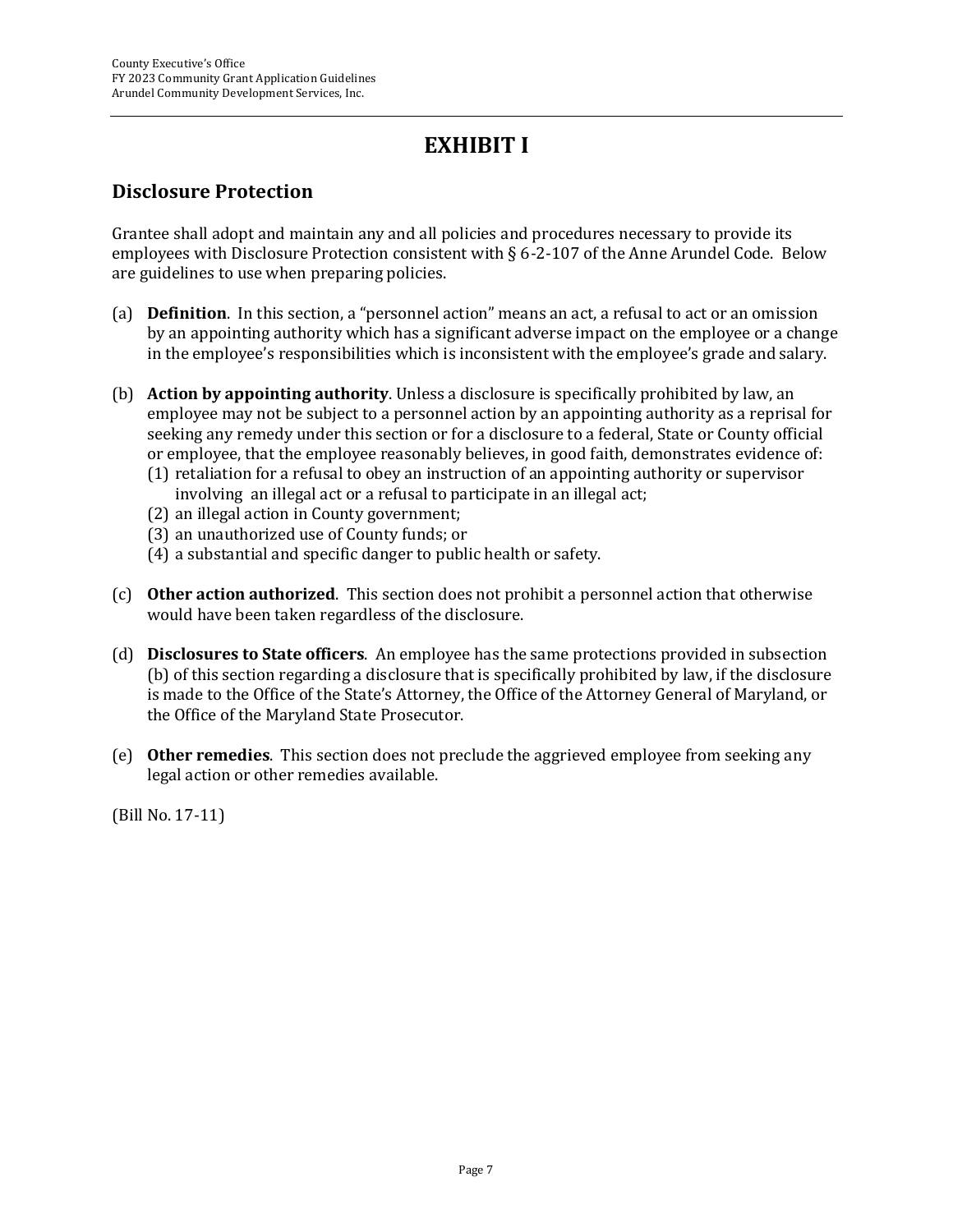# **EXHIBIT II**

Obtaining a printout of Good Standing Status from the Maryland Department of Assessments and Taxation

Information about business entities can be found at the Maryland State Department of Assessments and Taxation ("SDAT") website.

Go to *[www.dat.state.md.us](http://www.dat.state.md.us/)*. From the center of the home page, select "Business Data Search". From the menu in the second block, select "Business Entity Information". Under "Name Search", enter the name or a part of the name of the entity. There should be no spaces between words, and you should not include the words "the" or "and". Also, do not include any "tail" such as "Inc." or "LLC". If you only search part of the name, follow the part with "%" for a wildcard search.

It will give you the entity's name, status with the SDAT, and whether the entity is in good standing with SDAT.

A paid SDAT Certificate is not required.

A printout of entity detail from the Maryland Department of Assessments and Taxation webpage indicating the organization's good standing is acceptable.

*Please note that if the entity is listed as "forfeited" or not in good standing with SDAT, it cannot enter into a contract with the County until the forfeiture or lack of good standing is resolved.*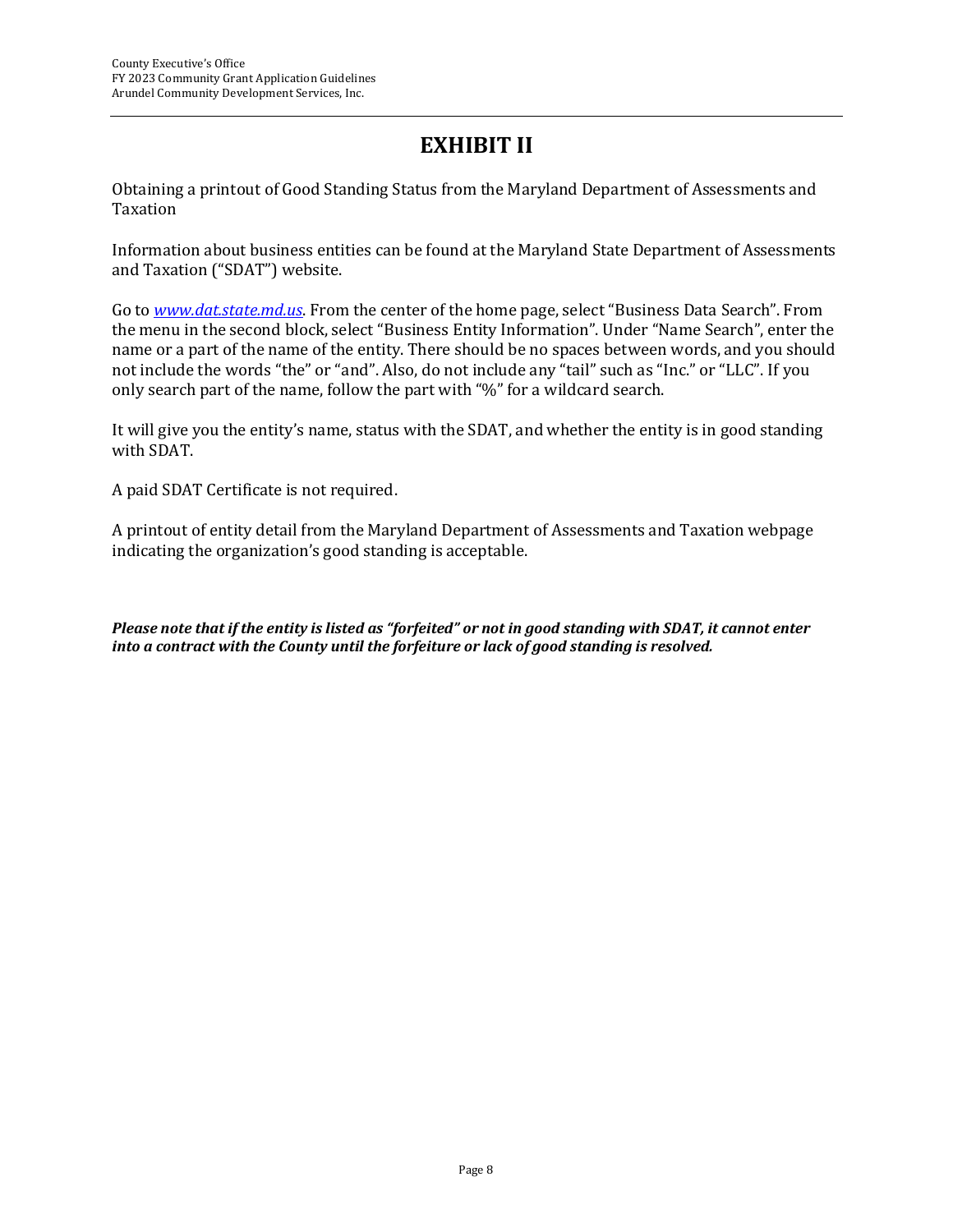# **EXHIBIT III**

#### **Sample Form W-9**

| Form                                                                                                                                                                                                                  | (Rev. November 2017)<br>Department of the Treasury<br>Internal Revenue Service                                                                                                                                                                                                                                                                                                                                                                                                                                                                                                                                      |                                                                                                                                                   | <b>Identification Number and Certification</b><br>> Go to www.irs.gov/FormW9 for instructions and the latest information.                                                                                                                                                                                                                                                                                                                                                                                                                                                                                                                                      | <b>Request for Taxpayer</b>    |        |    |   |  |                            |                                                                                                         | send to the IRS. |   |   | Give Form to the<br>requester. Do not |  |
|-----------------------------------------------------------------------------------------------------------------------------------------------------------------------------------------------------------------------|---------------------------------------------------------------------------------------------------------------------------------------------------------------------------------------------------------------------------------------------------------------------------------------------------------------------------------------------------------------------------------------------------------------------------------------------------------------------------------------------------------------------------------------------------------------------------------------------------------------------|---------------------------------------------------------------------------------------------------------------------------------------------------|----------------------------------------------------------------------------------------------------------------------------------------------------------------------------------------------------------------------------------------------------------------------------------------------------------------------------------------------------------------------------------------------------------------------------------------------------------------------------------------------------------------------------------------------------------------------------------------------------------------------------------------------------------------|--------------------------------|--------|----|---|--|----------------------------|---------------------------------------------------------------------------------------------------------|------------------|---|---|---------------------------------------|--|
|                                                                                                                                                                                                                       | 1 Name (as shown on your income tax return). Name is required on this line; do not leave this line blank.                                                                                                                                                                                                                                                                                                                                                                                                                                                                                                           |                                                                                                                                                   |                                                                                                                                                                                                                                                                                                                                                                                                                                                                                                                                                                                                                                                                |                                |        |    |   |  |                            |                                                                                                         |                  |   |   |                                       |  |
|                                                                                                                                                                                                                       | Community Foundation, Inc.<br>2 Business name/disregarded entity name, if different from above                                                                                                                                                                                                                                                                                                                                                                                                                                                                                                                      |                                                                                                                                                   |                                                                                                                                                                                                                                                                                                                                                                                                                                                                                                                                                                                                                                                                |                                |        |    |   |  |                            |                                                                                                         |                  |   |   |                                       |  |
| త<br>Specific Instructions on page<br>Print or type.                                                                                                                                                                  | following seven boxes.                                                                                                                                                                                                                                                                                                                                                                                                                                                                                                                                                                                              |                                                                                                                                                   | 3 Check appropriate bux for federal tax classification of the person whose name is entered on line 1. Check only one of the                                                                                                                                                                                                                                                                                                                                                                                                                                                                                                                                    |                                |        |    |   |  |                            | 4 Exemptions (codes apply only to<br>cortain entities, not individuals; see<br>instructions on page 3): |                  |   |   |                                       |  |
|                                                                                                                                                                                                                       | C Coroorstion<br>S Corporation<br>Trust/estate<br>Partnership<br>Individual/sole proprietor or<br>single-member LLC                                                                                                                                                                                                                                                                                                                                                                                                                                                                                                 |                                                                                                                                                   |                                                                                                                                                                                                                                                                                                                                                                                                                                                                                                                                                                                                                                                                |                                |        |    |   |  | Exempt payee code (if any) |                                                                                                         |                  |   |   |                                       |  |
|                                                                                                                                                                                                                       | Limited liability company. Enter the tax classification (C=C corporation, S=S corporation, P=Partnership) ▶<br>Note: Check the appropriate box in the line above for the tax classification of the single-member owner. Do not check.<br>LLC if the LLC is classified as a single-member LLC that is disregarded from the owner unities the owner of the LLC is<br>code if any)<br>another LLC that is not disregarded from the owner for U.S. federal tax purposes. Otherwise, a single-member LLC that<br>is disregarded from the owner should check the appropriate box for the tax classification of its owner. |                                                                                                                                                   |                                                                                                                                                                                                                                                                                                                                                                                                                                                                                                                                                                                                                                                                |                                |        |    |   |  |                            | Exemption from FATCA reporting                                                                          |                  |   |   |                                       |  |
|                                                                                                                                                                                                                       | Other (see instructions)                                                                                                                                                                                                                                                                                                                                                                                                                                                                                                                                                                                            |                                                                                                                                                   |                                                                                                                                                                                                                                                                                                                                                                                                                                                                                                                                                                                                                                                                |                                |        |    |   |  |                            | plogons in accounts maniferent outside the U.S.J.                                                       |                  |   |   |                                       |  |
|                                                                                                                                                                                                                       | 5 Address (number, street, and apt. or suite no.) See instructions.<br>Requester's name and address (optional)                                                                                                                                                                                                                                                                                                                                                                                                                                                                                                      |                                                                                                                                                   |                                                                                                                                                                                                                                                                                                                                                                                                                                                                                                                                                                                                                                                                |                                |        |    |   |  |                            |                                                                                                         |                  |   |   |                                       |  |
| See                                                                                                                                                                                                                   | 123 Main St.                                                                                                                                                                                                                                                                                                                                                                                                                                                                                                                                                                                                        |                                                                                                                                                   |                                                                                                                                                                                                                                                                                                                                                                                                                                                                                                                                                                                                                                                                |                                |        |    |   |  |                            |                                                                                                         |                  |   |   |                                       |  |
|                                                                                                                                                                                                                       | 6 City, state, and ZIP code                                                                                                                                                                                                                                                                                                                                                                                                                                                                                                                                                                                         |                                                                                                                                                   |                                                                                                                                                                                                                                                                                                                                                                                                                                                                                                                                                                                                                                                                |                                |        |    |   |  |                            |                                                                                                         |                  |   |   |                                       |  |
|                                                                                                                                                                                                                       | Annapolis, MD 21401<br>7 List account number(s) here (optional)                                                                                                                                                                                                                                                                                                                                                                                                                                                                                                                                                     |                                                                                                                                                   |                                                                                                                                                                                                                                                                                                                                                                                                                                                                                                                                                                                                                                                                |                                |        |    |   |  |                            |                                                                                                         |                  |   |   |                                       |  |
|                                                                                                                                                                                                                       |                                                                                                                                                                                                                                                                                                                                                                                                                                                                                                                                                                                                                     |                                                                                                                                                   |                                                                                                                                                                                                                                                                                                                                                                                                                                                                                                                                                                                                                                                                |                                |        |    |   |  |                            |                                                                                                         |                  |   |   |                                       |  |
| Part I                                                                                                                                                                                                                |                                                                                                                                                                                                                                                                                                                                                                                                                                                                                                                                                                                                                     | <b>Taxpayer Identification Number (TIN)</b>                                                                                                       |                                                                                                                                                                                                                                                                                                                                                                                                                                                                                                                                                                                                                                                                |                                |        |    |   |  |                            |                                                                                                         |                  |   |   |                                       |  |
|                                                                                                                                                                                                                       |                                                                                                                                                                                                                                                                                                                                                                                                                                                                                                                                                                                                                     |                                                                                                                                                   | Enter your TIN in the appropriate box. The TIN provided must match the name given on line 1 to avoid.                                                                                                                                                                                                                                                                                                                                                                                                                                                                                                                                                          |                                |        |    |   |  |                            | Social security number                                                                                  |                  |   |   |                                       |  |
|                                                                                                                                                                                                                       | backup withholding. For individuals, this is generally your social security number (SSN). However, for a                                                                                                                                                                                                                                                                                                                                                                                                                                                                                                            |                                                                                                                                                   |                                                                                                                                                                                                                                                                                                                                                                                                                                                                                                                                                                                                                                                                |                                |        |    |   |  |                            |                                                                                                         |                  |   |   |                                       |  |
| resident alien, sole proprietor, or disregarded entity, see the instructions for Part I, later. For other<br>entities, it is your employer identification number (EIM). If you do not have a number, see How to get a |                                                                                                                                                                                                                                                                                                                                                                                                                                                                                                                                                                                                                     |                                                                                                                                                   |                                                                                                                                                                                                                                                                                                                                                                                                                                                                                                                                                                                                                                                                |                                |        |    |   |  |                            |                                                                                                         |                  |   |   |                                       |  |
| TIN, later.                                                                                                                                                                                                           |                                                                                                                                                                                                                                                                                                                                                                                                                                                                                                                                                                                                                     |                                                                                                                                                   |                                                                                                                                                                                                                                                                                                                                                                                                                                                                                                                                                                                                                                                                |                                |        | or |   |  |                            |                                                                                                         |                  |   |   |                                       |  |
|                                                                                                                                                                                                                       |                                                                                                                                                                                                                                                                                                                                                                                                                                                                                                                                                                                                                     |                                                                                                                                                   | Note: If the account is in more than one name, see the instructions for line 1. Also see What Name and                                                                                                                                                                                                                                                                                                                                                                                                                                                                                                                                                         | Employer identification number |        |    |   |  |                            |                                                                                                         |                  |   |   |                                       |  |
|                                                                                                                                                                                                                       |                                                                                                                                                                                                                                                                                                                                                                                                                                                                                                                                                                                                                     |                                                                                                                                                   | Number To Give the Requester for guidelines on whose number to enter.                                                                                                                                                                                                                                                                                                                                                                                                                                                                                                                                                                                          |                                |        |    |   |  |                            |                                                                                                         |                  |   |   |                                       |  |
|                                                                                                                                                                                                                       |                                                                                                                                                                                                                                                                                                                                                                                                                                                                                                                                                                                                                     |                                                                                                                                                   |                                                                                                                                                                                                                                                                                                                                                                                                                                                                                                                                                                                                                                                                |                                |        | 1  | 2 |  | 3                          | 5                                                                                                       | 6                | 7 | 8 | 9                                     |  |
| Part II                                                                                                                                                                                                               | Certification                                                                                                                                                                                                                                                                                                                                                                                                                                                                                                                                                                                                       |                                                                                                                                                   |                                                                                                                                                                                                                                                                                                                                                                                                                                                                                                                                                                                                                                                                |                                |        |    |   |  |                            |                                                                                                         |                  |   |   |                                       |  |
|                                                                                                                                                                                                                       |                                                                                                                                                                                                                                                                                                                                                                                                                                                                                                                                                                                                                     | no longer subject to backup withholding; and<br>3. I am a U.S. citizen or other U.S. person (defined below); and                                  | 1. The number shown on this form is my correct taxpayer identification number (or I am waiting for a number to be issued to me); and<br>2. I am not subject to backup withholding because: (a) I am exempt from backup withholding, or (b) I have not been notified by the Internal Revenue<br>Service (IRS) that I am subject to backup withholding as a result of a failure to report all interest or dividends, or (c) the IRS has notified me that I am                                                                                                                                                                                                    |                                |        |    |   |  |                            |                                                                                                         |                  |   |   |                                       |  |
|                                                                                                                                                                                                                       |                                                                                                                                                                                                                                                                                                                                                                                                                                                                                                                                                                                                                     |                                                                                                                                                   | 4. The FATCA code(s) entered on this form (if any) indicating that I am exempt from FATCA reporting is correct.                                                                                                                                                                                                                                                                                                                                                                                                                                                                                                                                                |                                |        |    |   |  |                            |                                                                                                         |                  |   |   |                                       |  |
|                                                                                                                                                                                                                       |                                                                                                                                                                                                                                                                                                                                                                                                                                                                                                                                                                                                                     |                                                                                                                                                   | Certification instructions. You must cross out item 2 above if you have been notified by the IRS that you are currently subject to backup withholding because<br>you have failed to report all interest and dividends on your tax return. For real estate transactions, item 2 does not apply. For mortgage interest paid,<br>acquisition or abandonment of secured property, cancellation of debt, contributions to an individual retirement arrangement (IRA), and generally, payments<br>other than interest and dividends, you are not required to sign the certification, but you must provide your correct TIN. See the instructions for Part II, later. |                                |        |    |   |  |                            |                                                                                                         |                  |   |   |                                       |  |
| Sign<br>Here                                                                                                                                                                                                          | Signature of<br>U.S. person >                                                                                                                                                                                                                                                                                                                                                                                                                                                                                                                                                                                       | 0/11                                                                                                                                              |                                                                                                                                                                                                                                                                                                                                                                                                                                                                                                                                                                                                                                                                |                                | Date > |    |   |  |                            | 2017                                                                                                    |                  |   |   |                                       |  |
|                                                                                                                                                                                                                       | <b>General Instructions</b>                                                                                                                                                                                                                                                                                                                                                                                                                                                                                                                                                                                         | . Form 1099-DIV (dividends, including those from stocks or mutual<br>funds)                                                                       |                                                                                                                                                                                                                                                                                                                                                                                                                                                                                                                                                                                                                                                                |                                |        |    |   |  |                            |                                                                                                         |                  |   |   |                                       |  |
| noted.                                                                                                                                                                                                                | Section references are to the Internal Revenue Code unless otherwise<br>Future developments. For the latest information about developments                                                                                                                                                                                                                                                                                                                                                                                                                                                                          | · Form 1099-MISC (various types of income, prizes, awards, or gross<br>proceeds)                                                                  |                                                                                                                                                                                                                                                                                                                                                                                                                                                                                                                                                                                                                                                                |                                |        |    |   |  |                            |                                                                                                         |                  |   |   |                                       |  |
|                                                                                                                                                                                                                       | related to Form W-9 and its instructions, such as legislation enacted<br>after they were published, go to www.irs.gov/FormW9.                                                                                                                                                                                                                                                                                                                                                                                                                                                                                       | . Form 1099-B (stock or mutual fund sales and certain other<br>transactions by brokers)<br>· Form 1099-S (proceeds from real estate transactions) |                                                                                                                                                                                                                                                                                                                                                                                                                                                                                                                                                                                                                                                                |                                |        |    |   |  |                            |                                                                                                         |                  |   |   |                                       |  |
|                                                                                                                                                                                                                       | <b>Purpose of Form</b>                                                                                                                                                                                                                                                                                                                                                                                                                                                                                                                                                                                              |                                                                                                                                                   | . Form 1099-K (merchant card and third party network transactions)                                                                                                                                                                                                                                                                                                                                                                                                                                                                                                                                                                                             |                                |        |    |   |  |                            |                                                                                                         |                  |   |   |                                       |  |
|                                                                                                                                                                                                                       | An individual or entity (Form W-9 requester) who is required to file an<br>information return with the IRS must obtain your correct taxpayer                                                                                                                                                                                                                                                                                                                                                                                                                                                                        | . Form 1098 (home mortgage interest), 1096-E (student loan interest),<br>1098-T (tuition)                                                         |                                                                                                                                                                                                                                                                                                                                                                                                                                                                                                                                                                                                                                                                |                                |        |    |   |  |                            |                                                                                                         |                  |   |   |                                       |  |
|                                                                                                                                                                                                                       |                                                                                                                                                                                                                                                                                                                                                                                                                                                                                                                                                                                                                     | identification number (TIN) which may be your social security number                                                                              | · Form 1099-C (canceled debt)                                                                                                                                                                                                                                                                                                                                                                                                                                                                                                                                                                                                                                  |                                |        |    |   |  |                            |                                                                                                         |                  |   |   |                                       |  |
|                                                                                                                                                                                                                       |                                                                                                                                                                                                                                                                                                                                                                                                                                                                                                                                                                                                                     | (SSN), individual taxpayer identification number (ITIN), adoption<br>taxpayer identification number (ATIN), or employer identification number     | . Form 1099-A (acquisition or abandonment of secured property)                                                                                                                                                                                                                                                                                                                                                                                                                                                                                                                                                                                                 |                                |        |    |   |  |                            |                                                                                                         |                  |   |   |                                       |  |
|                                                                                                                                                                                                                       |                                                                                                                                                                                                                                                                                                                                                                                                                                                                                                                                                                                                                     | (EIN), to report on an information return the amount paid to you, or other<br>amount reportable on an information return. Examples of information | Use Form W-9 only if you are a U.S. person (including a resident<br>alien), to provide your correct TIN.<br>If you do not return Form W-9 to the requester with a TIN, you might                                                                                                                                                                                                                                                                                                                                                                                                                                                                               |                                |        |    |   |  |                            |                                                                                                         |                  |   |   |                                       |  |
|                                                                                                                                                                                                                       | · Form 1099-INT (interest earned or paid)                                                                                                                                                                                                                                                                                                                                                                                                                                                                                                                                                                           | returns include, but are not limited to, the following.                                                                                           | be subject to backup withholding. See What is backup withholding,<br>later.                                                                                                                                                                                                                                                                                                                                                                                                                                                                                                                                                                                    |                                |        |    |   |  |                            |                                                                                                         |                  |   |   |                                       |  |

Cat. No. 10231X

Form W-9 (Rev. 11-2017)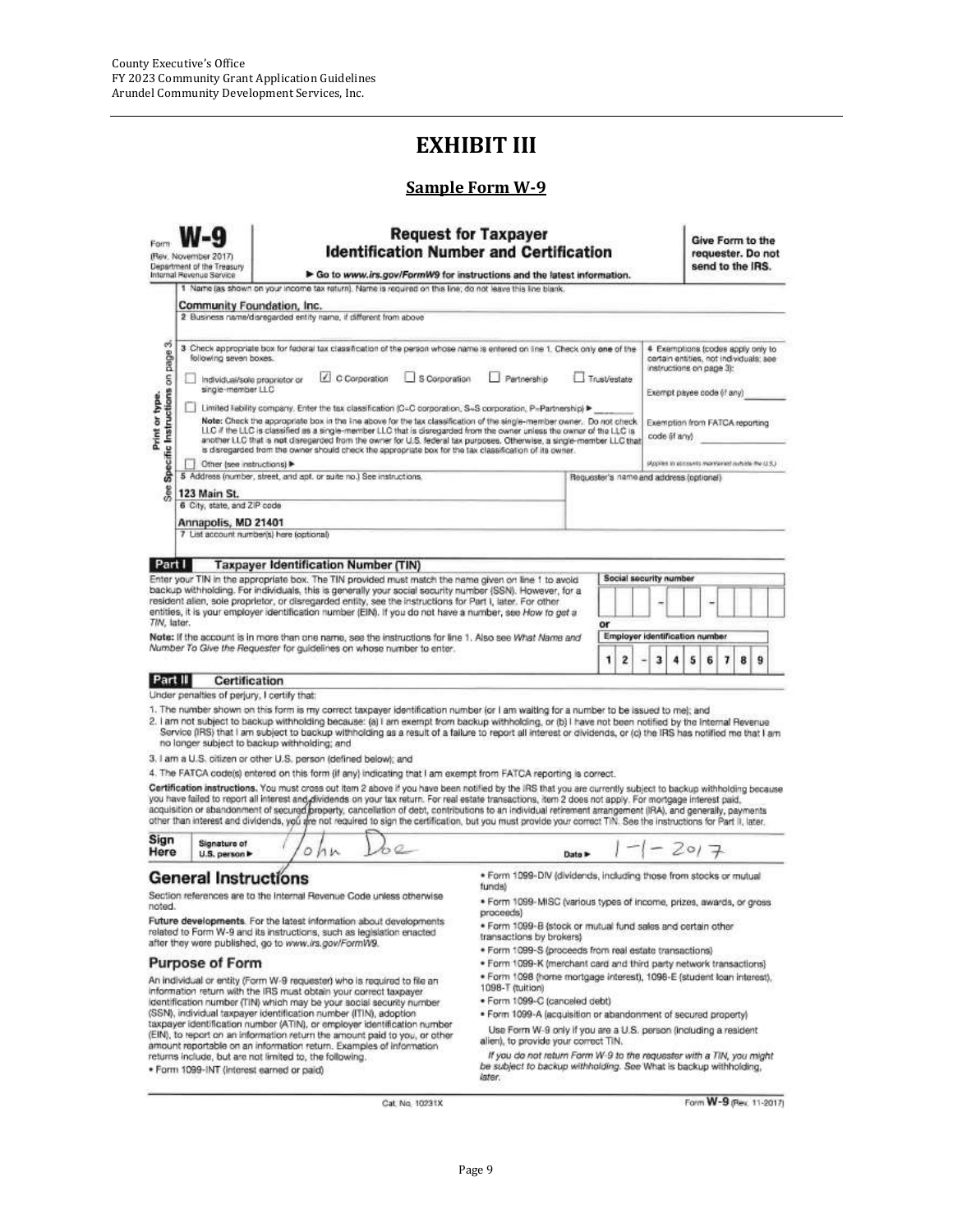## **Exhibit IV Insurance Requirements for Awarded Organizations** FY 2023 Community Support Grants

Grantee shall comply with the following insurance requirements governing the County Executive Community Support Grants and provide the Grant Administrator, at the time of execution of the grant agreement, with an active Certificate of Liability Insurance evidencing type of insurance, effective and expiration dates and the coverage limits. Grantee shall purchase and maintain the following insurance policies and amounts while grant agreement is in effect.

#### **INSURANCE REQUIREMENTS**

**Grantee Insurance Requirements –** All Grantees must carry the following insurance coverage.

• Comprehensive General Liability - All Grantees must carry commercial general liability with minimum limits of coverage at \$1,000,000 Each Occurrence (Bodily Injury or Property Damage), \$2,000,000 General Aggregate that applies on a per project basis, \$2,000,000 Products/Completed Operations Aggregate and \$1,000,000 Per Person or Organization (Personal and Advertising Injury).

In addition, ACDS must be provided with an additional insured for number CG 20 10 11 85 or a relative equivalency for all liability policies, except for worker's compensation and automobile liability policies. Additional insured status to remain in effect for the term of the contract, including the warranty period.

- Property/Fire Insurance All Grantees must carry property/fire insurance on any building or structure that is to be improved utilizing County funds. Insurance coverage must be in an amount not less than the value of the improvements,
- Automobile Liability Insurance As applicable, all Grantees must carry automobile liability insurance coverage with least \$1,000,000 combined single limit coverage to include owned, non-owned and hired automobiles
- Directors and Officers Insurance Grantees receiving County funds over \$100,000 must carry directors and officers insurance in an amount not less than One Million Dollars (\$1,000,000), and
- Workers' Compensation Insurance As applicable, all Grantees must carry worker's compensation insurance coverage for all of its employees in compliance with the Workers' Compensation laws of the State of Maryland.

**Contractors/Consultant Insurance Requirements** – All Contractors and Consultants hired by the Grantee utilizing County funds must carry the following insurance coverage.

• Comprehensive General Liability - All Grantees must carry commercial general liability with minimum limits of coverage at \$1,000,000 Each Occurrence (Bodily Injury or Property Damage), \$2,000,000 General Aggregate that applies on a per project basis, \$2,000,000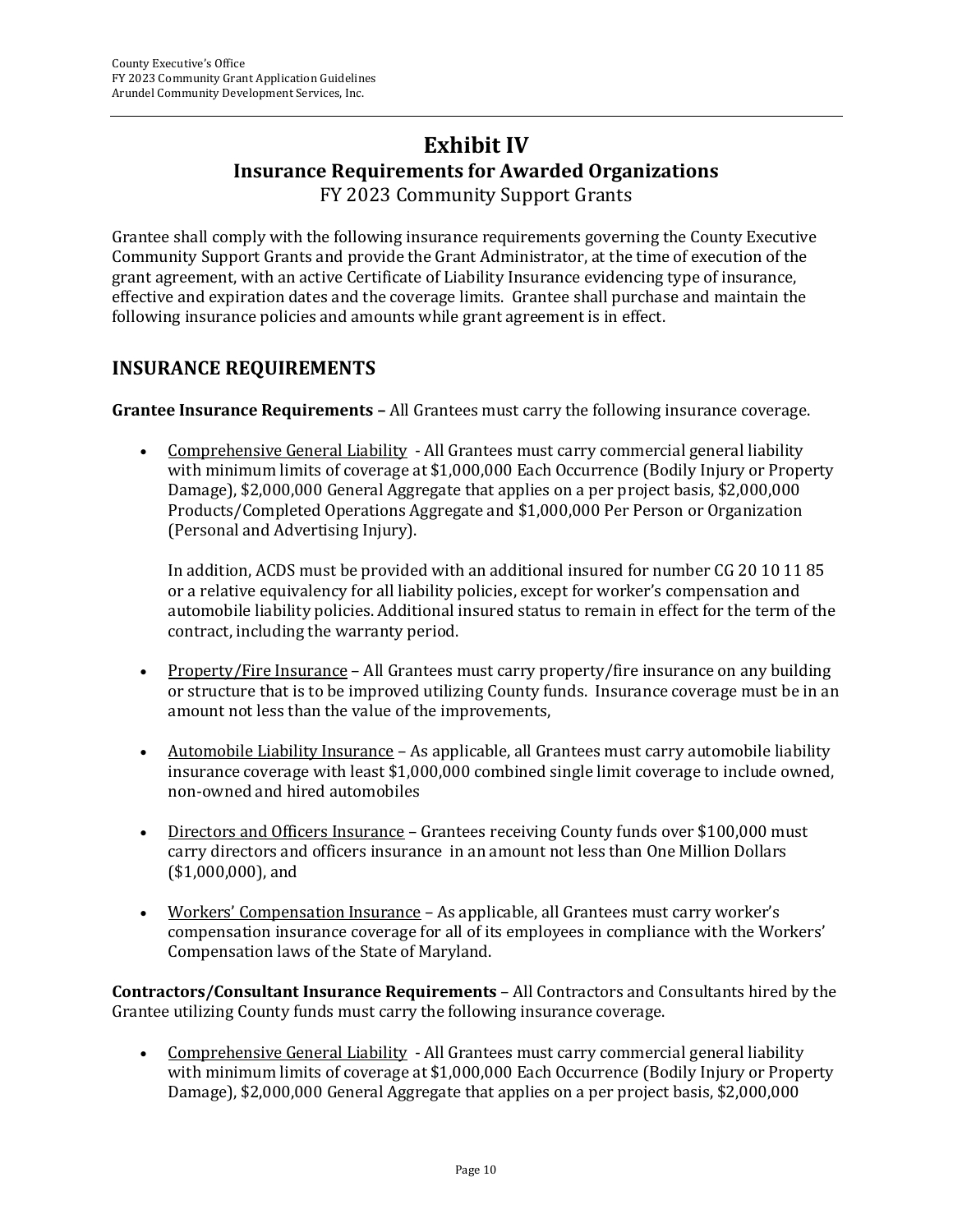Products/Completed Operations Aggregate and \$1,000,000 Per Person or Organization (Personal and Advertising Injury).

In addition, ACDS must be provided with an additional insured for number CG 20 10 11 85 or a relative equivalency for all liability policies, except for worker's compensation and automobile liability policies. Additional insured status to remain in effect for the term of the contract, including the warranty period.

- Property Insurance Contractors and Consultants must carry property/fire insurance on any building or structure that is to be improved utilizing County funds. Insurance coverage must be in an amount not less than the value of the improvements,
- Automobile Liability Insurance As applicable, all Contractors and Consultants must carry automobile liability insurance coverage with least \$1,000,000 combined single limit coverage to include owned, non-owned and hired automobiles,
- Workers' Compensation Insurance As applicable, all Contractors and Vendors must carry worker's compensation insurance coverage for all of its employees in compliance with statutory benefits as required by the laws of the State of Maryland and employee's liability coverage with limits of at least \$100,000 each accident, \$100,000 employee disease, and \$500,000 disease policy limits,
- Builder's Risk Insurance For all capital improvement projects over \$250,000 the Contractor or Grantee must carry builder's risk insurance in an amount equal to the value of the improvements, and
- Errors and Omission Insurance For all capital improvement projects over \$250,000 the Consultant must carry errors and omission insurance in an amount not less than \$1,000,000.
- Umbrella Insurance For all capital projects over \$1,000,000 the Contractor must carry umbrella insurance in an amount of not less than \$2,000,000.

#### **INSURANCE CERTIFICATE AND ADDITIONAL INSURED REQUIREMENTS**

Grantee Insurance Certificates – The Grantee must furnish Arundel Community Development Services, Inc. with certificates evidencing the type, amount, class of operations and effective dates of expiration of the insurance policies except for worker's compensation and automobile polices. The insurance coverage certification shall include substantially the following statement: "The insurance covered by this certification shall not be canceled or materially altered, except after thirty (30) consecutive calendar days from when a written notice has been delivered to the Arundel Community Developments Services, Inc.", whom shall be named as an additional insured in all insurance policies except for workers compensation and automobile liability policies.

Contractor and Consultant Insurance Certificates – The Grantee must furnish ACDS with insurance certificates from all Contractors and Consultants evidencing the type, amount, class of operations and effective dates of expiration of the insurance policies except for worker's compensation and automobile polices.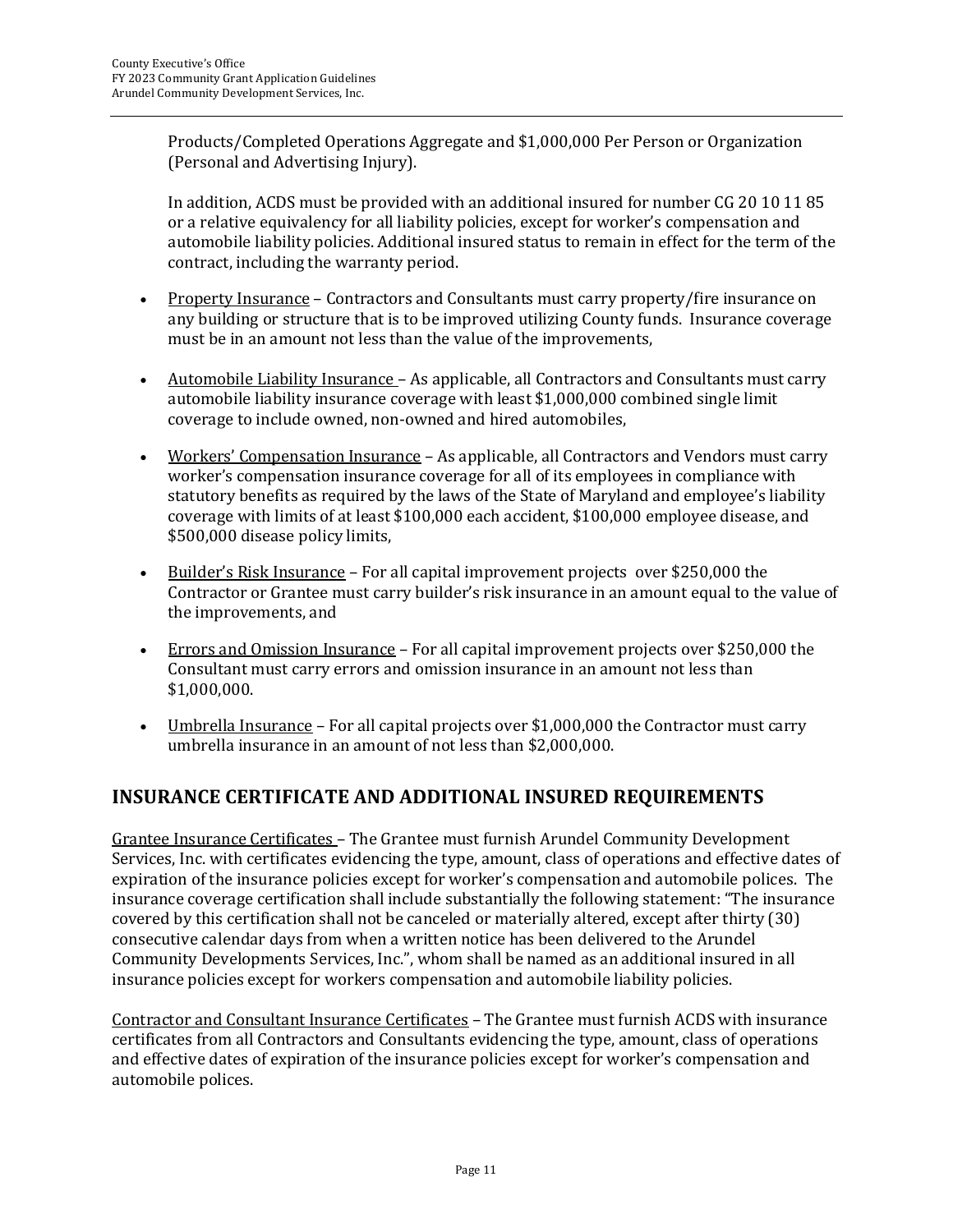# **INSURANCE WAIVER REQUEST**

A request for a waiver for not carrying a specific type of required insurance must be made on applicant's official letterhead to Arundel Community Development Services, Inc. at the time of submission of the grant application, with appropriate supporting documentation if applicable, including a description of circumstances sufficient to show why compliance is impossible. Grantee shall submit: a) certificate of insurance; and b) a letter requesting a waiver if certificate does not show evidence of a particular required insurance. Upon review/evaluation, Arundel Community Development Services, Inc. will inform the applicant of the approval or denial of a waiver request, or request additional information or documentation as necessary.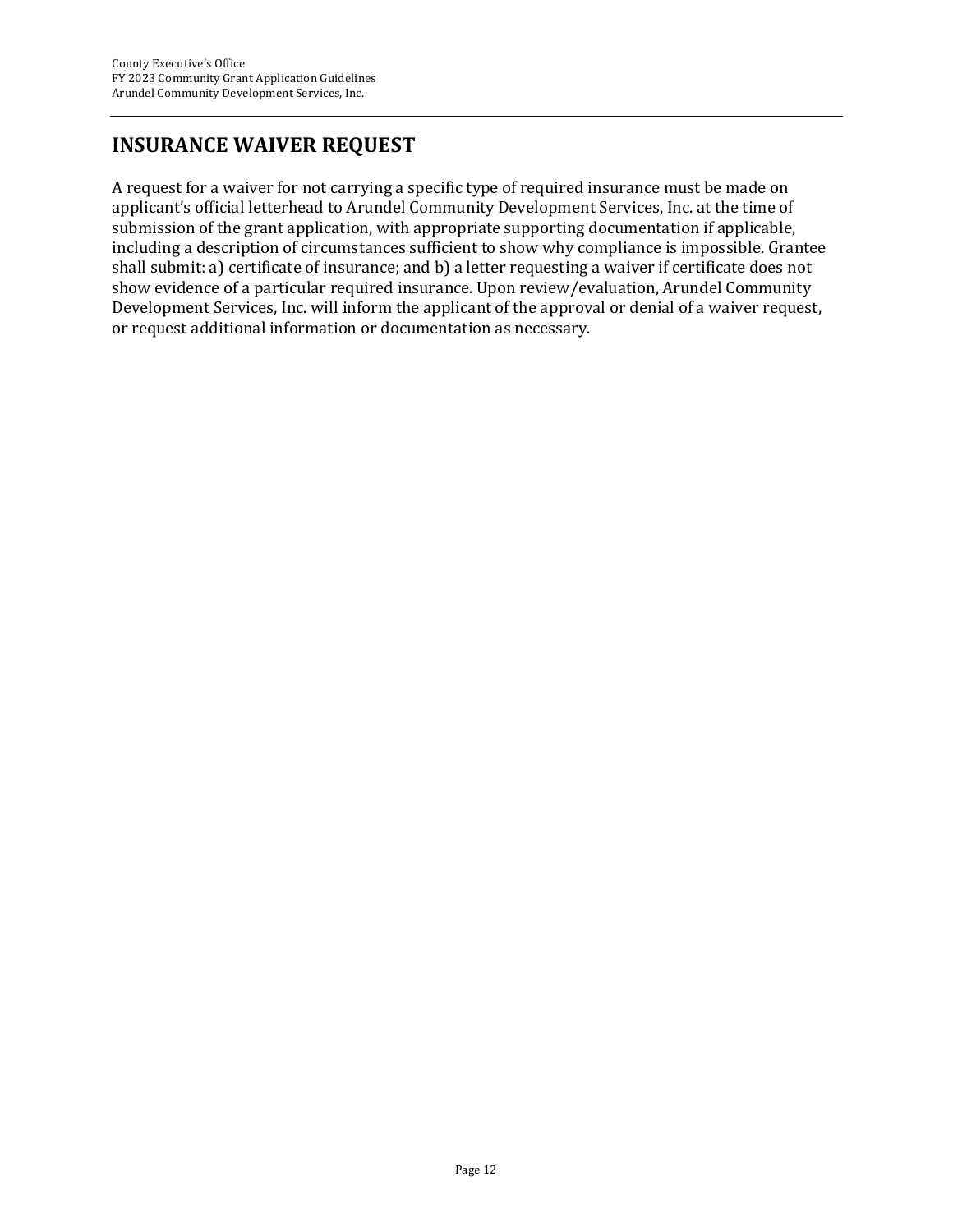# **EXHIBIT V**

# **GUIDELINES ON FUNDING FAITH-BASED ORGANIZATIONS & RELATED ACTIVITIES**

Anne Arundel County recognizes the important role faith-based organizations play in providing human services and support to our neighborhoods and communities. Keeping this in mind, grants will not be made for religious purposes but may be made to faith-based organizations to support non-religious programs and projects offered to the broader community.

For grants that support equipment or operating costs for *programs*, the program may be located within a house of worship and/or run by a 501 C 3 organization affiliated with the house of worship, but the program benefits must be available to the wider community, including persons of all faiths and non-believers. Additionally, inherently religious activities, such as worship, religious instruction, or proselytizing, may not be part of a program or the services funded by a grant. Inherently religious activities must be offered separately, in time or location, from the programs, activities, or services supported by County funds.

For grants that support *capital projects*, funds may not be used to pay for capital equipment, construction or renovations for/to structures that serve primarily as a place of worship or where the primary use includes inherently religious activities. Funds may be used, in a proportional amount, to sustain space located within a house of worship that will be made available to the wider community, including persons of all faiths and nonbelievers, for uses that are not inherently religious, including, religious worship, instruction or recruitment.

Please contact ACDS staff for further guidance or examples.

k:\planning documents\county community support grants\fy2021\_countygrant\_application\_des.doc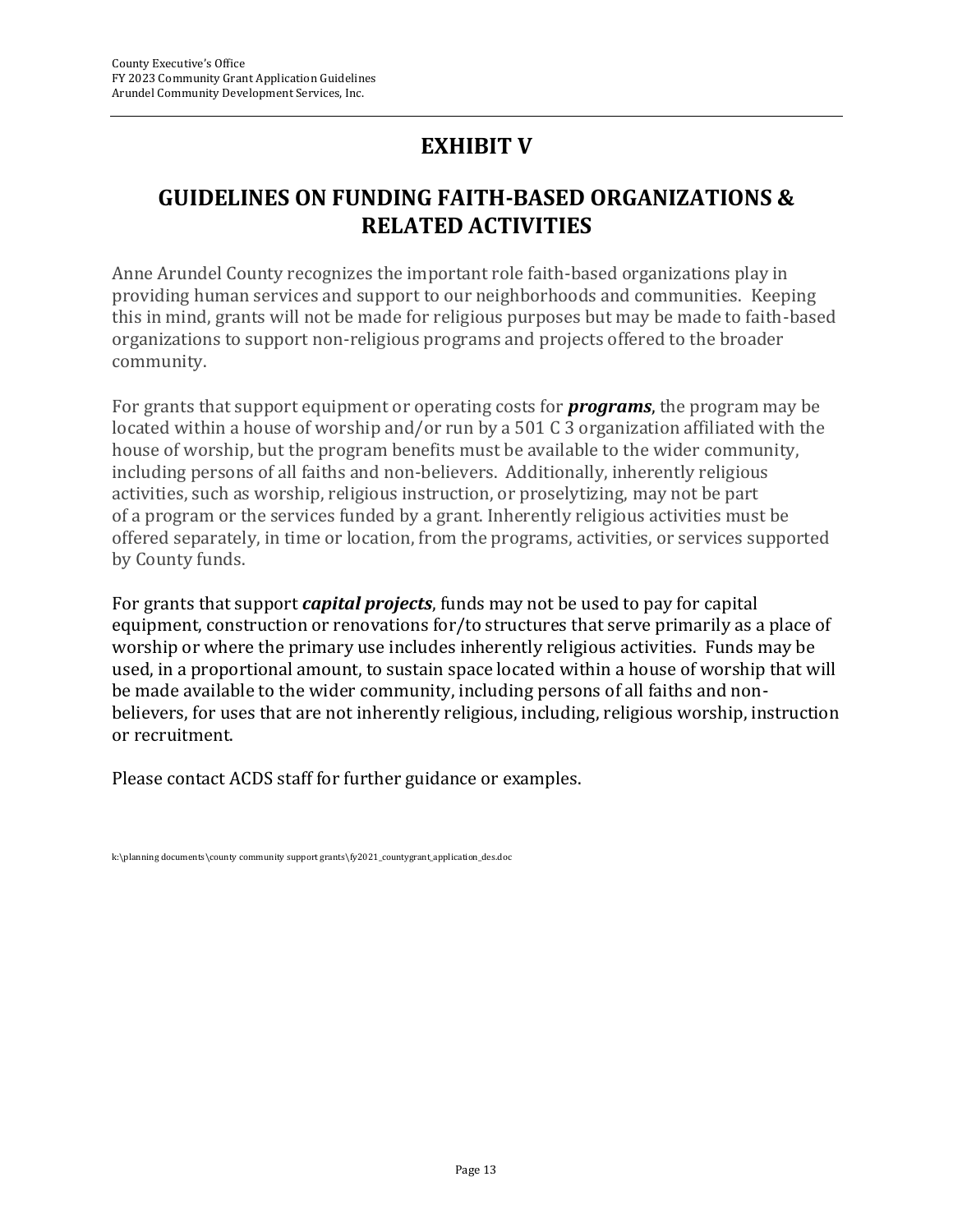# **APPENDIX VI**

# **PROCUREMENT:**

# **GRANT OR LOAN RECIPIENTS**

A significant aspect of the Corporation's work includes the award of funds to various County organizations for the purpose of serving local community and resident needs. For the purpose of this chapter, a recipient of these public funds is defined as a private for profit or nonprofit organization which receives a grant or loan for: general operating support; specific program support; construction services; professional consultant services; supplies and other expendable property; real property; equipment; and other services.

In order to ensure a fair and open process for the procurement of goods and services, while at the same time striving to acquire the best quality at the best price, free from the potential for bias and conflict of interest, recipient of public funds must adhere to their own established procurement policies or follow the ACDS Procurement Policies and Procedures to ensure purchases of all goods and services in a cost-effective manner, as well as in compliance with all applicable federal, State, and local government laws and regulations.

Recipients of public funds must establish and maintain effective internal controls to provide reasonable assurance that the recipient is managing the funds in compliance with federal, State and local laws and regulations. Recipients are required to adhere to the following general standards.

- 1. Costs incurred must be considered necessary and cost effective.
- 2. Procurement transactions must provide for full and open competition.
- 3. Written standards of conduct covering conflict of interest must be maintained and provided to ACDS.
- 4. The recipient must maintain documentation supporting a cost and price analysis, as well as vendor selection.
- 5. The recipient should select vendors carefully, using vendors who are responsible, and have a proven track record of integrity, compliance with public policy, and successful past performance.
- 6. Recipients must take steps to use minority or women owned business when possible.
- 7. The recipient must make procurement documentation available to ACDS when requested.

# **PROCUREMENT REQUIREMENTS AND CONSIDERATIONS**

All procurement transactions shall be conducted in a manner to provide, to the maximum extent practical, open and free competition. No officer, director, volunteer or agent of the recipient shall participate in the selection, award, or administration of a bid or contract if a conflict of interest is real or apparent to a reasonable person. All procurement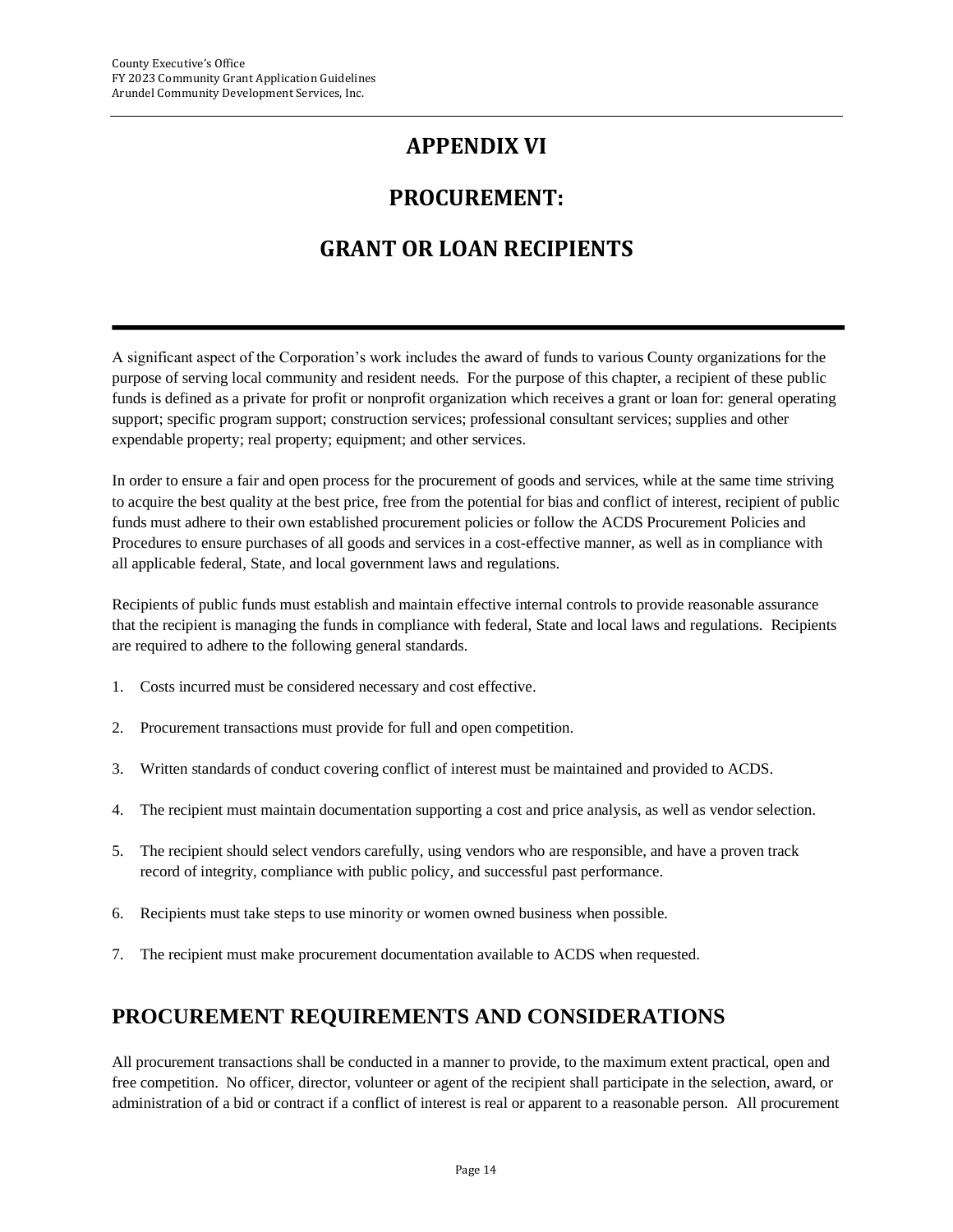transactions are to be conducted in a manner that maximizes local opportunities, obtains the highest quality for the lowest cost of purchase.

Some form of cost or price analysis shall be made and documented. Price analysis may be accomplished in various ways, including the comparison of price quotations submitted and market prices, together with discounts. Contracts shall be made only with responsible vendors who possess the potential ability to perform successfully under the terms and conditions of the proposed procurement. Consideration shall be given to such matters as qualifications, experience, integrity, record of past performance, financial and technical resources or accessibility to other necessary resources.

#### *TOTAL PURCHASE COST LESS THAN \$2,500*

When purchasing equipment, supplies or services for \$2,500 or less, efforts will be made to get the lowest price for the best quality. A formal bid process is not required, and items may be purchased in an informal manner. Supplies may be replenished on a consistent basis using comparative product and pricing selection analysis and a separate procurement does not need to be conducted each time a purchase is made. Documentation of the purchase and price comparisons shall be maintained. Examples of documentation may include written notes that quotes were obtained over the phone, via email, or via online pricing. Subrecipients should document what quality factors were taken into account when comparing prices. For example, when purchasing food, factors such as nutrition and sodium content should be taken into account.

#### *PURCHASE COST GREATER THAN \$2,500 BUT LESS THAN \$25,000*

When purchasing equipment, supplies or services greater than \$2,000 but less than \$25,000, contact with an adequate number of vendors in an effort to obtain written estimates from at least two vendors shall be required. Written estimates may include online screenshots of existing online pricing or written responses via email. The recipient must document the process followed, the responses received and the rationale for choosing a certain offeror. If only one response has been received after efforts are made to solicit responses from a number of offerors, written documentation of the efforts made and the rationale for moving forward with the responsive vendor(s) shall be maintained.

#### *PURCHASE COST GREATER THAN \$25,000BUT LESS THAN \$100,000*

#### *Equipment and Supplies*

When purchasing equipment or supplies which cost greater than \$25,000, a solicitation that encourages competition and the purchase of the best quality at the best price shall be required. The recipient must prepare a written description of the requirements for the material or product it desires to purchase; all requirements the offerors must fulfill; and all other factors to be used in evaluating bids or proposals that will be provided to prospective bidders. The recipient must solicit written responses from at least three vendors. Positive efforts will be made to utilize minority-owned businesses, women-owned businesses, and locally owned enterprises. If fewer than three vendors respond to the solicitation(s), the efforts made and rationale for moving forward with the responsive vendor(s) will be documented. Purchases may not be divided to circumvent this dollar amount threshold.

#### *Construction Services*